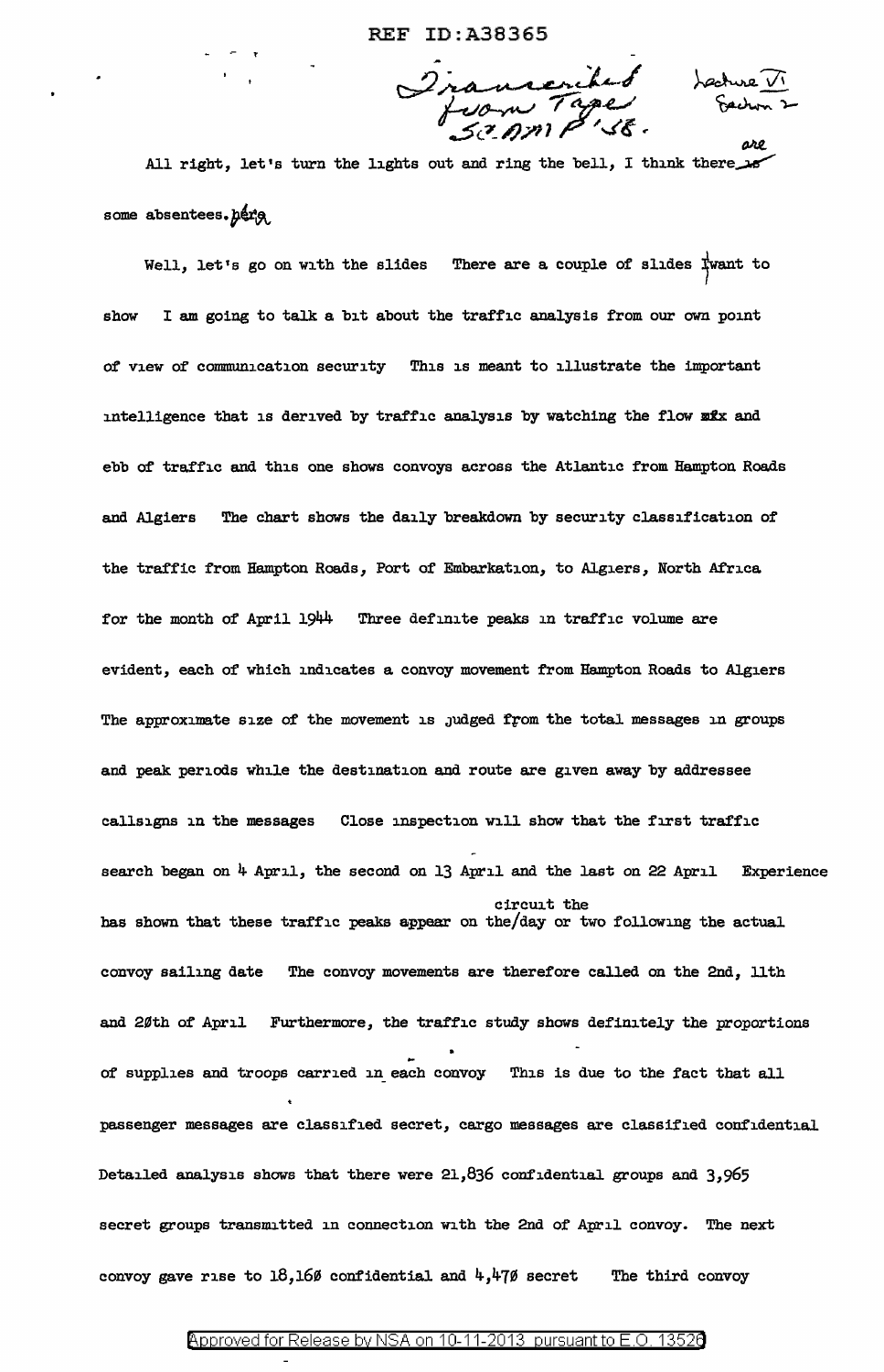required 19,429 confidential and 594 secret It is apparent from these figures that the major function of each of these convoys was to carry equipment and supplies

Well, you all remember I am sure the various signs that were posted in buildings -- Keep quiet, the enemy is listening and Troop movements are very very guarded Now I am going to read you from a book with the strange title, "All Honorable Men" by James Stewart Martin, who apparently was a member of some OSS or Economic Bureau or one of the War time economic things of the government.

"On a bleak night in February 1945, I found myself standing with my small party of investigators in mist at the Washington airport waiting to take off. As I stood in the gloom observing all the security measures that surrounded our routine departure, the black out of the field and planes, silence and sudden orders, I remembered our discovery earlier in the war of how easy the secrecy of ship sailing had been penetrated by the Germans. In 1940, 41 and 42 ships leaving American seaports had had the same security measures to protect their departures yet many of their broken hulls and water-soaked cargoes had washed up on to the beaches of New Jersey, Virginia and the Carolinas where German submarines had spotted them with in sight of shore. In case after case, every man on board had been marked before the Captain opened his orders. No they may not have known it, the cargoes they carried were reinsured with Munich The routine system of placing insurance had put precise interest information on their sailing date and destination in the hands of the Germans before the

-2-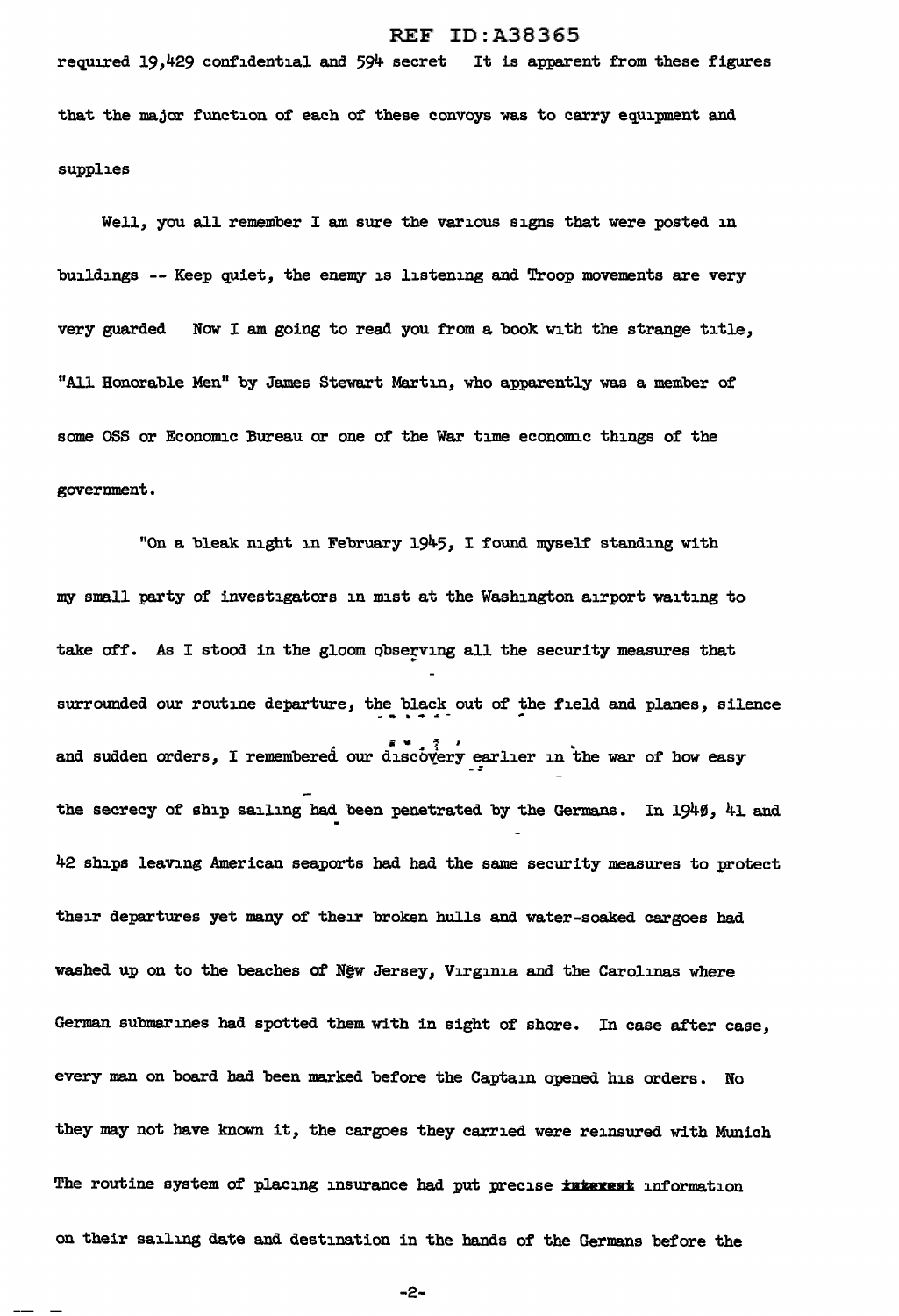ship left port In the summer of 1941, before there was any economic warfare section, several trustbusters discovered-that while the American public was looking more and more askance at German business connections, insurance companies doing an international business seemed to have no such doubts about their foregn commitments Insurers of large risks, such as ships, cargoes and industrial plants, customarily spread the risk among other companies willing to take fractional shares. The big insurance and re-insurance companies in the United States which handled the largest risks have such treaties on an international  $\overline{a}$ basis through arrangements with the Lloyds group in England or with the Zurich group in Switzerland It had long been the custom the American companies to place their reinsurance on ships and cargoes with the Zurich group by cabling information to them so they could accept responsibility for a share of the American insurers' risk. The information cabled would include the name of the ship, the sailing date, the cargo carried, the destination and the value of the insured property. One detail which should have raised someone's eyebrow but did not until the government stepped in was the fact that the Zurich group in turn had a reinsurance treaty with a Munich reinsurance pool in Germany The result was that during 1940 and early 1941, by the time a ship had cleared New York or service Baltimore harbor, headed for a European port, the German intelligence/already had the sailing date in band " This goes on to tell about how anyone who was interested in some of our big buildings could purchase blueprints for  $$50--for$ \$ 55 he had the plans of' the White House showing the locations of the fire extinguishers and other protective apparatus. For  $$75$  he had the plans for a

-3-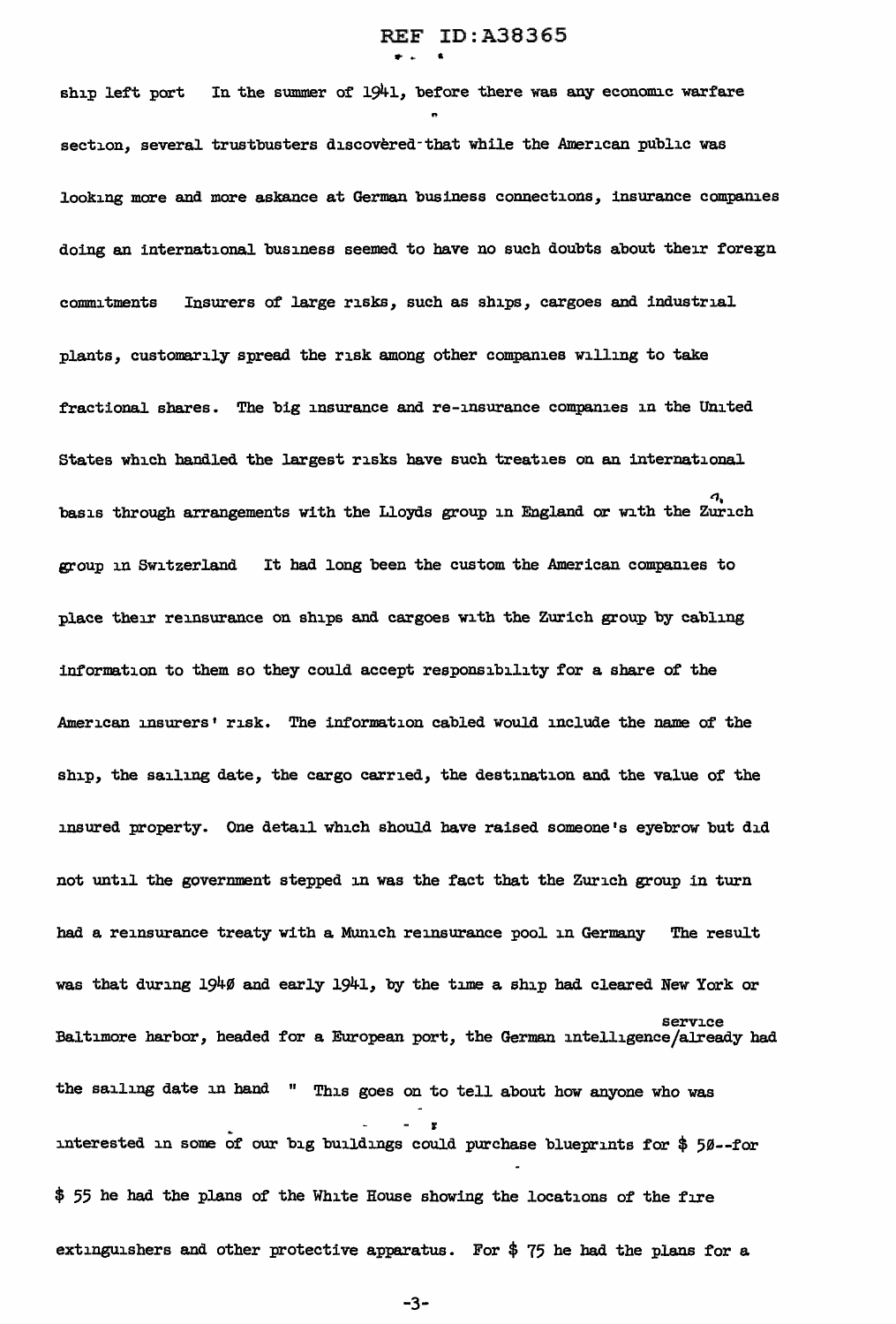new large magnesium plant, one of the blueprints had an arrow pointing to a va1ve with a legend--under no circumstances must this valve be closed while the plant is in operation as an explosion would result. So much for our protective measures from messages. It's Just almost impossible to tighten up everything apparently

Well, now, let's see what the next slide is. I am going to pass that up. That's some more traffic analysis and I am going to devote the rest of the talk to cryptanalysis The most important steps. First, the study of external characteristics of messages Second, study any available collateral including that obtained from previous solution, this means cryptanalytic continuity, very - iii' ...,....\_ important. Study the beginnings and ends of messages Search for repetitions .<br>between and within messages, preparation of statistical counts of letters, groups ation of statistical co and etc. Search for indicators, determine the type of cryptosystem used, separate the traffic into groups of messages in the same or related keys, test *'1*  for probable words, sterotypes and algaes, isologs, homologs. Then reduce it to simplest terms

The rest of my talk will be devoted to a brief discussion of modern, practical cryptanalytic operation and gadgetry. Now we turn first to a picture of' an old gentleman, Trithemius This picture matches the picture that the average layman has of a cryptanalyst Veiled secrecy bas produced an air of mystery and before World War II, it was possible to do much processing merely with pencil and paper. Now cryptanalytic work is very big business, complex , expensive but it pays big dividends You heard Dr. Engstrom say that at the present time we are spending about a half a billion dollars k year on this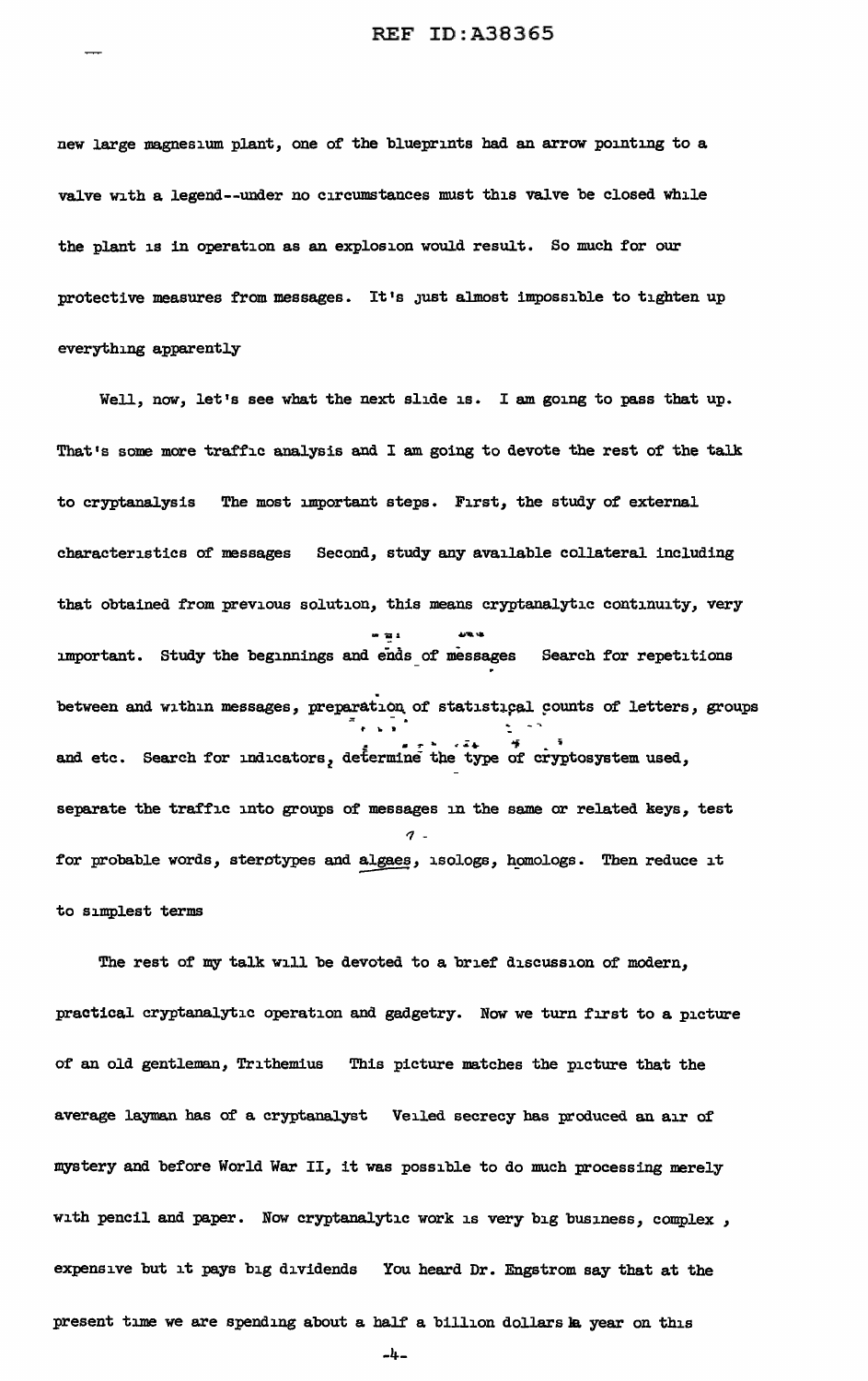# REF ID: A38-365

activity. Now the cryptanalysis in modern systems has been facilitated by the invention, development and application of special cryptanalytic aides by way of machines The nature of the problem, not merely the number of permutations and combinations but the type is more important. The nature of the problem is one of testing out the multiplicity of assumptions and hypotheses, commonly by statistical methods I'll show you a picture of what I think is the earliest cryptanalytic device, one that I made at Riverbank in 1915 or  $16$  Sliding strips between two glass plates, I can slide them easily, they are in tracks and rubber rollers so I could print alphabets fast, single alphabet or a whole row of alphabets--the polyalphabet In 1934, I became quite chagrined that we didn't have any kind of machine apparatus to help us and the Navy did. I found this out by secret channels. The Navy began in 1932, if I remember correctly, with one IBM SET, a punch, tabulator, sorter and they used ft for cryptanalytic purposes and there came a time then a couple of years later when I found out that there was a possibility that we could get some There was no hope that *we* could convince the Signal Corps people that we should put in our appropriation for this thing so there came a time when I found out that in the office of the Quartermaster General of the Army, there was an installation -- a sorter, a punch, a tabulator and that a new officer had come to take charge of this \ • *i*  particular division The division had\_to do with the accounting for the CCC, ,. remember that gentlemen This officer didn't find that Henry Bennett who was Quartermaster General to George Washington used machinery so he decided that he would bave this taken out so when I found this out, I maneuvered to get

-5-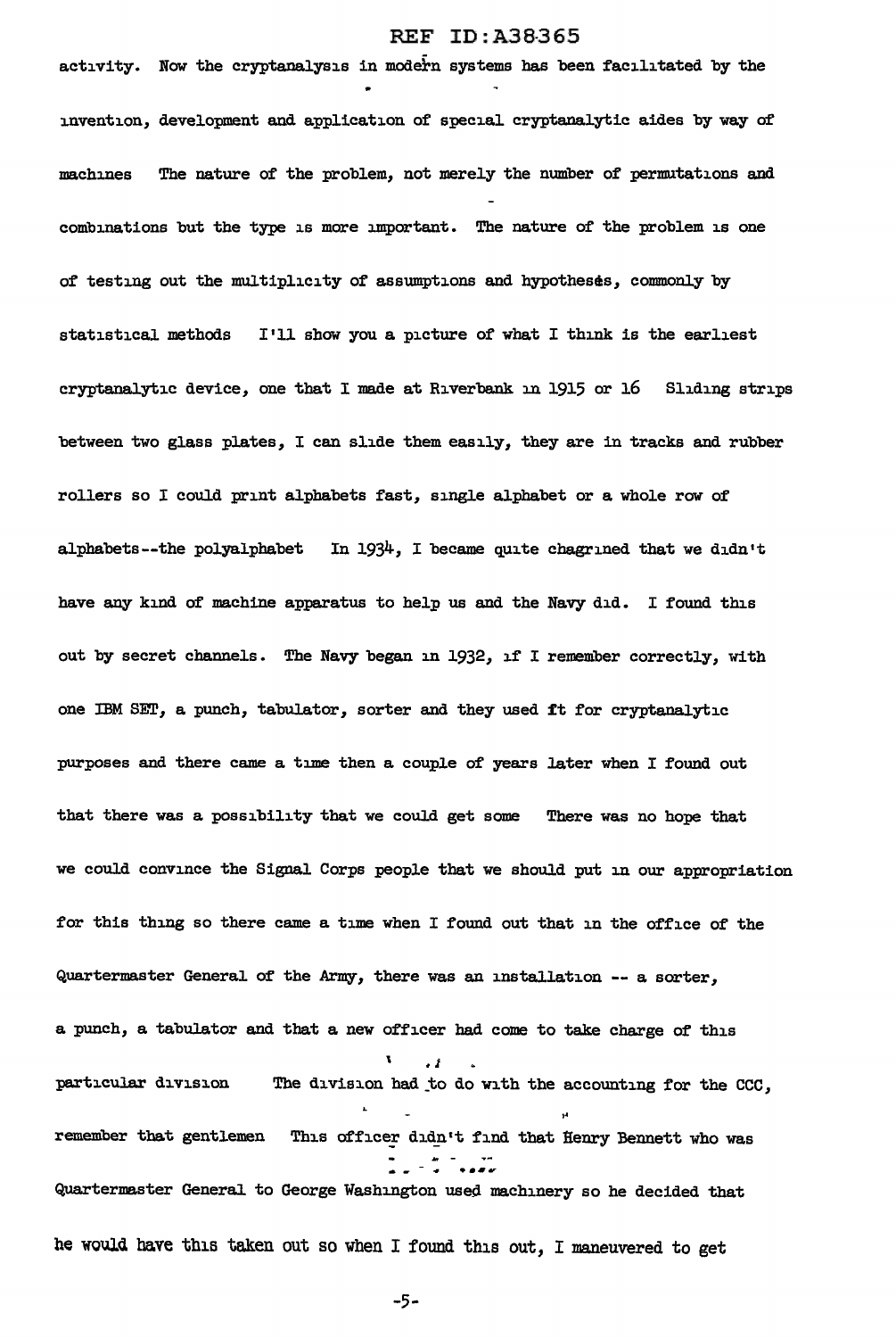the remaining term of the contract transferred to the Office of the Chief' Signal Officer and that was done by a memorandum--you can see blood and tears on it -- which I wrote putting my case forward in my own handwriting, what *we*  could do if we had a little help of that sort and this is the extract of the with first contract that we actually got  $x$  is in for our apparatus From that small beginning I show you now one wing of a big building at Arlington Hall during World War II which contained nothing but lBM machinery and *we* had two such wings. They were several hundred feet in length, hundreds of machines

Now I would like very much to be able to show you the examples of the two most important machines that contributed to the cryptanalytic victory in World  $\cdot$  i  $\cdot$  i  $\cdot$  fluxers  $\cdot$  $\frac{1}{2}$  ,  $\frac{1}{2}$  ,  $\frac{1}{2}$  ,  $\frac{1}{2}$  ,  $\frac{1}{2}$  ,  $\frac{1}{2}$  ,  $\frac{1}{2}$ War II but I cannot These pictures would show you a Navy type of bombe, a word which we took over from the British, who took it over from the French, who took Pol~? it over from the Dutch (I think it was the Dutch). The Navy bad a different type of machine from the army. They went in for high-speed commutator devices, if I remember correctly, the rotatonal speed of the commutators is  $18,999$  per second,  $18,999$  revolutions per second, this is a very high speed thing and they were going to have at first 336 of these machines, each machine having four commutators The reason for the four is that the Naval Enigma had four ,rotors and the reason for the 336 is that the set of rotorsthat they provided for Naval use, there were 336 permutations of the rotors that could be used in one date or in one period--twelve hour period. The Army went in for electrical relay solution machines which we installed in a big wing, basement wing of Arlington Hall. It was a tremendous thing built for us by the Western Blectric Company and we called

-6-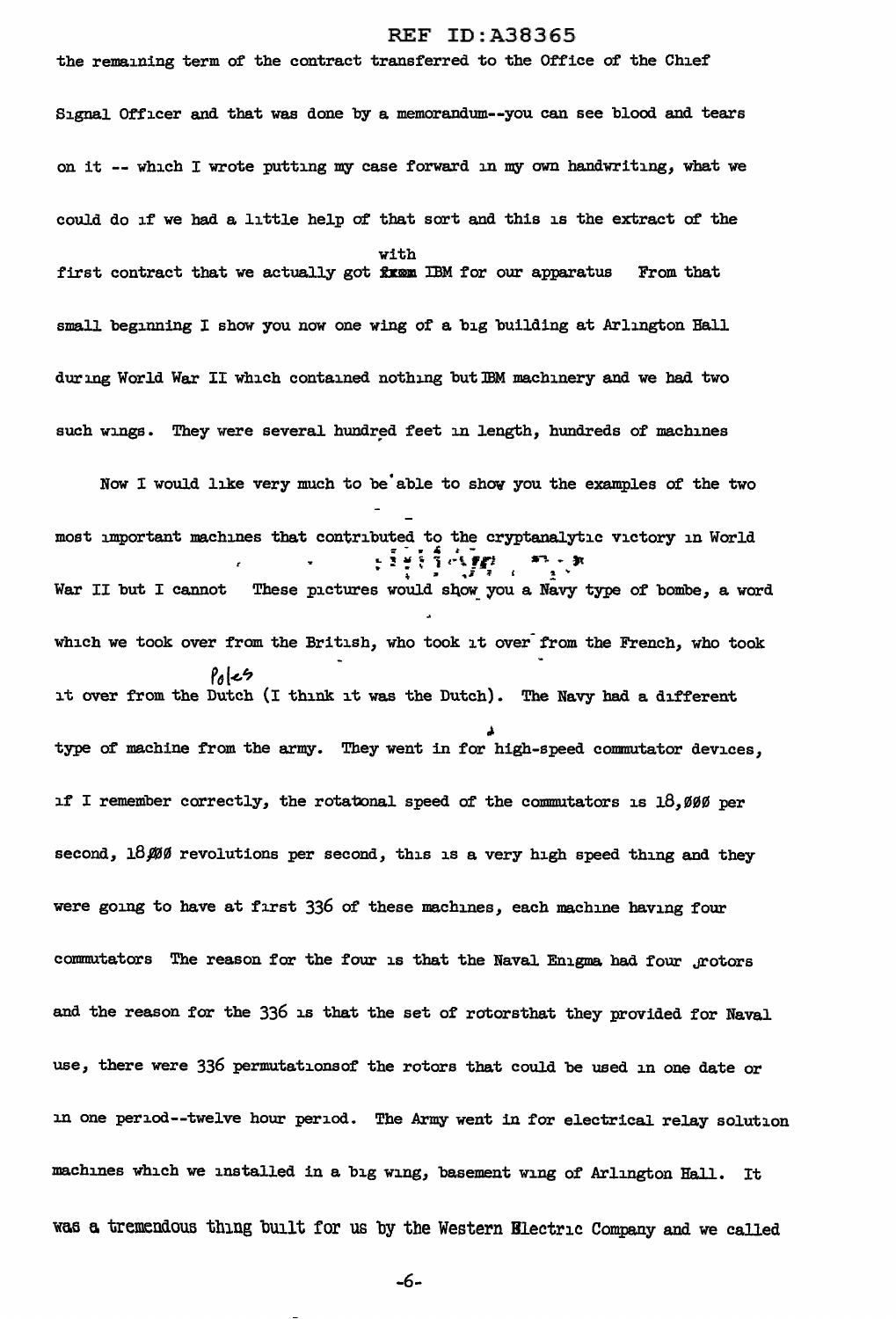her Madame X It's impossible to show you a picture of that thing because it was much too big to get into a picture but I don't have a picture of the Navy bombe, I wish I had I don't know whether the Navy even bad any pictures of' the bombe taken It may not be too late I think the Navy has one or two still in operation

 $- 4.4$ 

Now we are going to come to the specialized types of machines which both Services use. I can show you only pictures of those specialized types that Army used because I happen to have them. I don't know whether the Navy had any pictures taken. This is something I will have to inquire about--I got these together for the talk. I am sure however that they had as many and as complicated, if not more complicated, machines than the Army had I must say one word about a machine which the Navy designed and I don't know wheter they actually built *1.*  it or not, called Duanne, toward the end of the war The solution of the enigma depended upon one thing, two things really. First, no change in the wiring the Germans didn•t do this throughout the war of the rotors/and secondly, the possession of a crib. That is, the knowledge, pretty definite assurance that a message would have a. certain word or expression in it. Without that you couldn't even start We didn't have any trouble getting these cribs because of the methodicalness of the German minds, I mentioned that before, so that there were always cribs available and you would be astonished  $-1.1$ at the sources of some of them For example, the solution of messages to and from . .<br>Rummel would be dependent upon catching a crib of some lonely operator way off the coast of Norwaly who was reporting, "nothing to report " On some of these crib sources, the British and ourselves had double and triple coverage to be sure that every letter was taken It was that important

 $-7-$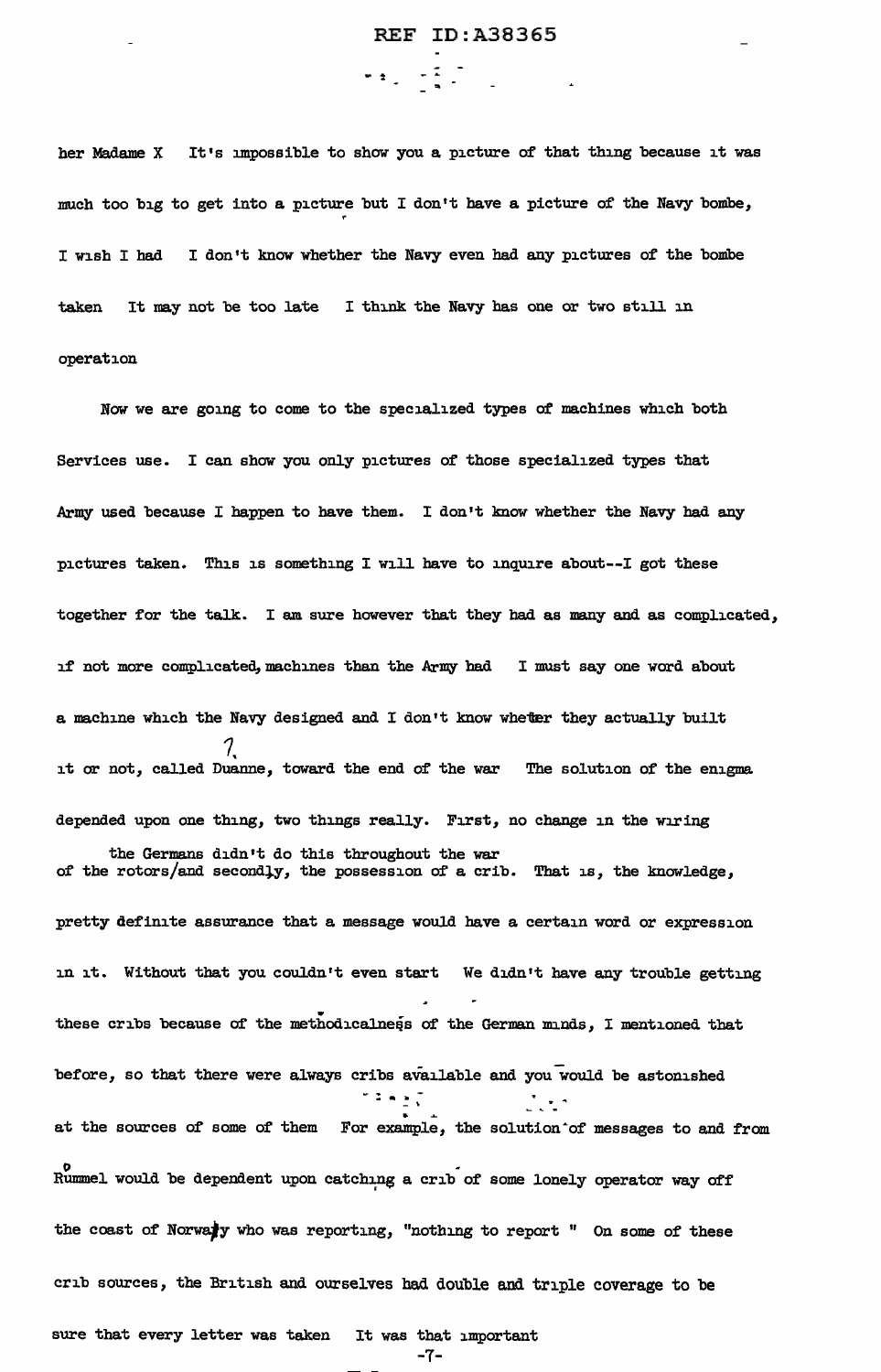#### Now we have to have machines to make coincidence counts of in comparing

messages If you have a message of 200 letters tand you want to compare it with another message with say 200 letters to see if they are by chance the same cipher or whether they are slid, displaced a little bit. You can do this by hand, yes, one person can do this sort of testing, comparison, about one comparison a which would require second but that would take for 200 messages/about  $40,000$  comparisons, they would take about ten hours. This is much too slow so we built a machine to make the comparisons and we call them comparators. We have machines now at  $\mathfrak{p}$  (K  $\mathfrak{p}$   $\mathfrak{p}$   $\mathfrak{p}$   $\mathfrak{p}$   $\mathfrak{p}$   $\mathfrak{p}$   $\mathfrak{p}$   $\mathfrak{p}$   $\mathfrak{p}$   $\mathfrak{p}$   $\mathfrak{p}$   $\mathfrak{p}$   $\mathfrak{p}$ *-4'*  NSA, one a ROBIN will make 50,000 comparisons a second We are going to have a machine if it already hasn't been made and built, the DELLA, I think it has been delivered, 5 million comparisons a second. Now this is many times farker the capacity of *ikunxthe* ROBIN and you can see what effect machines of that speed would have upon cryptanalytic techniques in the future. The first comparator that was built, I mean a real sort of a job, was the one built by Vandiver Bush at MIT for the Navy It was a 70 mm comparator but we had in Army breadboard things that *we* used for several years before the Navy's comparator was put out.

Now I'm going to show you some pictures of some of the types of machines and I'm going to say just a few words about each of them perhaps

First I'm going to show you ALCATRAZ--that's the ALCATRAZ, we just passed it ALCATRAZ is a machine which will. make monographic and diagraphic iequency counts, columnar, or anyway you please It was a great big thing, very bulky

-8-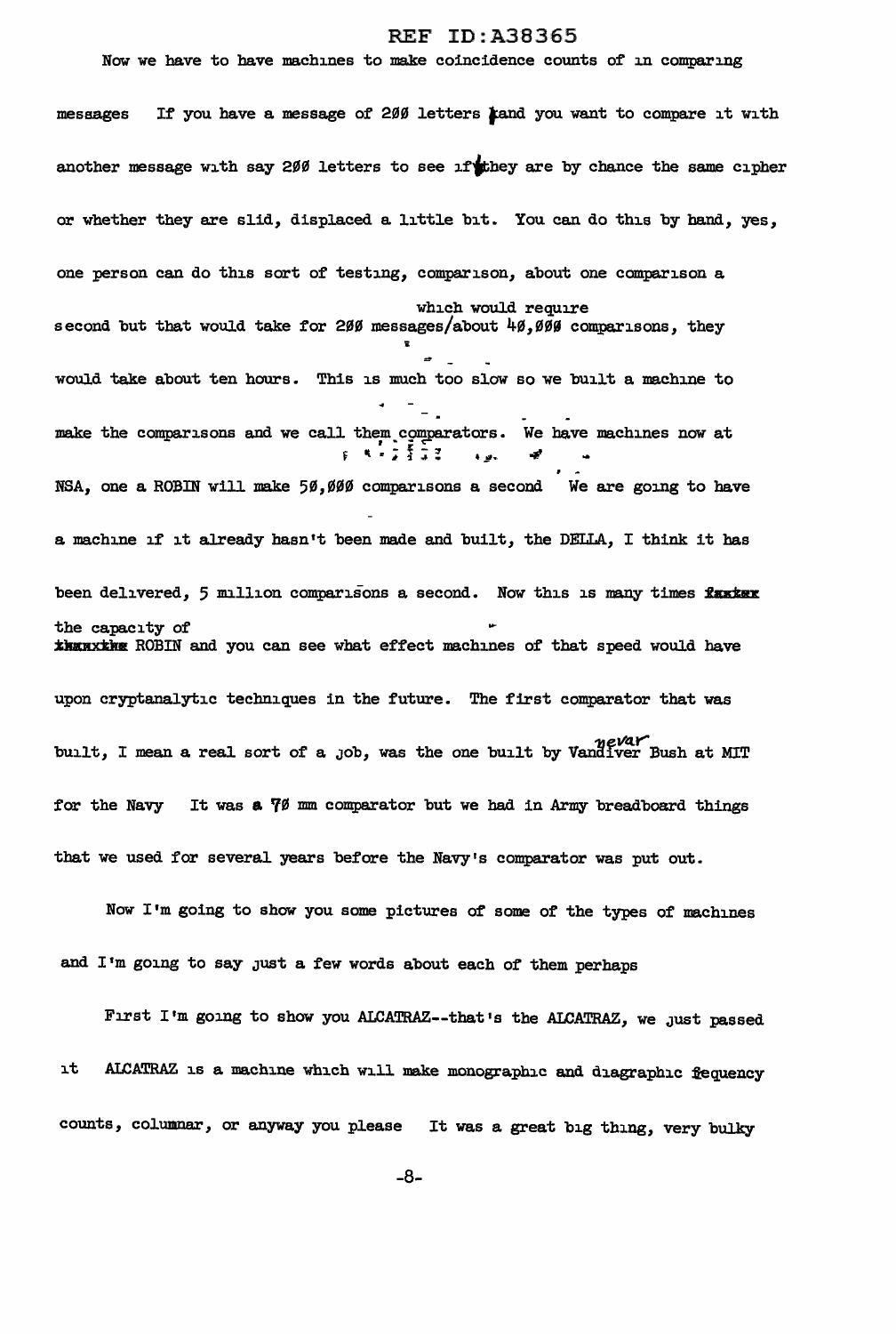#### and we have better ones now

Now this picture shows you an automatic deciphering machine I don't know what the caption I think that deals with the Japanese Military Attache

Here is a machine which will locate repetition between messages and we call this a BRUTE FORCE machine because we don't make any attempt to do a first sifting. You take all the messages and just push them through the machine and hope that you are going to find a repetition. That's a BRUTE FORCE machine.

Here's another one, called the SLIDE RUN machine where you have a displacement of the messages. You want to find where they should be superimposed

Here is a machine for decoding and deciphering--I don't know now just what it was, it was a war-time machine

Here's one which was called the CAMEL that was a machine for locating certain types of indicators in Japanese military traffic.

And this was the CAMEL CODE INDICATOR-LOCATOR\_and a specialized thing also for the Japanese Army ciphers

Here is a machine with which consists of an assembly of components, some special Job, nothing complicated about that but just getting together the necessary number of parts for the particular job And sometimes these things had to be done in a hurry

This is a machine which was used for a system called JAS and I think that was Military Attache system? I forget, but anyway that was one of the machine.

-9-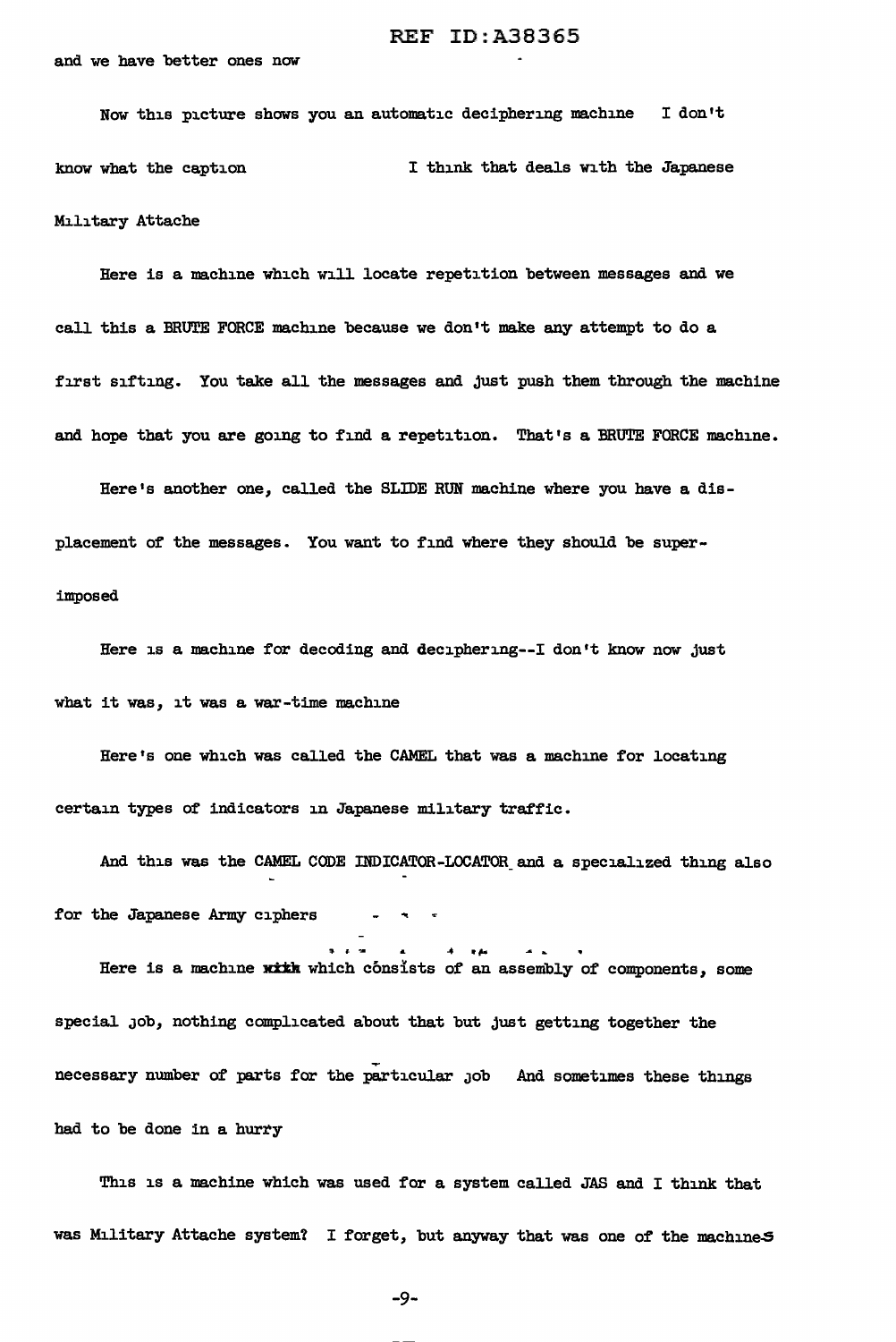that was used Oh, that's an Army Ground Force

This next one is Selective J-Square You remember that square that I showed you, it looked like a magic square, they had a number of those in simultaneous use and this machine was designed to pick out which one was used for a particular group of messages.

Next is a J-Square permutator The same sort of thing You had a plugboard here and you could plug in to see how many plugs there were. I think the back of the machine shows a little complicated wiring that had to be undertaken

This is called the PURPLE DUD-BUSTER. In connection with the PURPLE machine, we had many times messages that had garbles in them and it was important to try to get out every message and to degarble by band, which was kind of difficult and a slow process, so machines were devised to locate and to eliminate the busts as they were called or duds.

This is the GEE That's a German one-time pad system about which I told you This was the machine that was used to generate that additive. I am sure it didn't look anything like the original German machine

The next is the GEHEIMSCHREIBER CRIB TESTER If you had some crib that you wanted to try out on one of the fish systems, this was the machine that could help you

This is what we called an AUTO-SCRITCHER That is what the boys called it, I called it RODAN, because in a way it was a thinking machine It didn't do things quite by the exhaustion method--it would take a hypothesis, go through a certain number of steps testing and if it got to a contradiction, it would  $-10 -$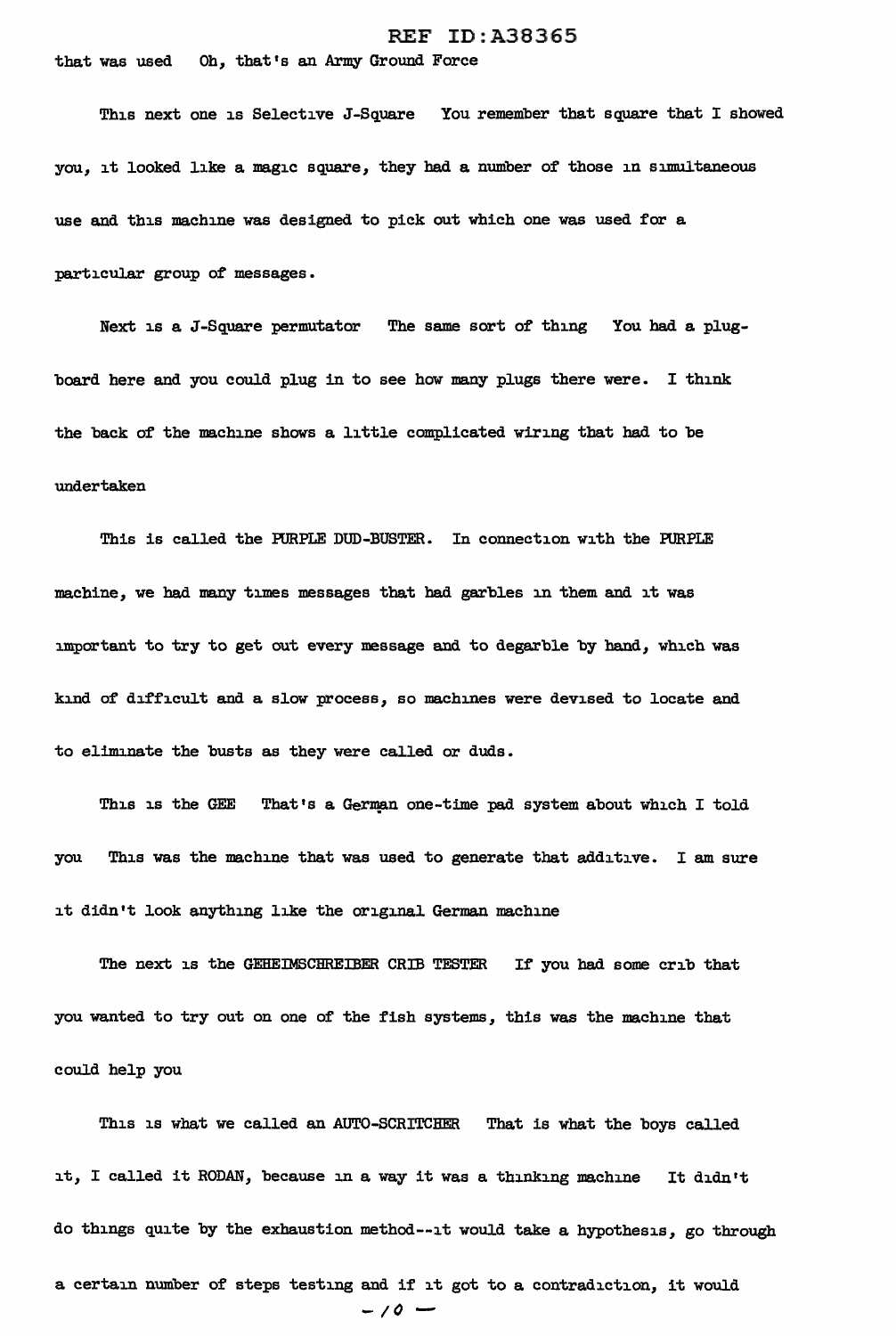say, "no, it's no good, go back again, young man", and this it would do time after time until it got a hypothesis without contradiction and that then led to the solution of the particular ENIGMA key

Here is a machine called O'MALLEY It was a specialized arithmetical computer It gives the summations of products of pairs of numbers

Here is DEMON II which is a high-speed type of comparator thing and next *we* have GOLDBERG which is the first general purpose large-scale coincidence machine This is the first machine that NSA had built with the magnetic drum for storage. I think there is another picture of GOLDBERG--you can see the drum over on the left peeking through the aperature there

And, of course, *we* had ATLAS This is ATLAS I, we had two ATLAS II's and these, of course, were replaced by the more modern digital computer machines, specialized 701's and other types of machines And we are going up to, you heard what Dr Engstrom said, higher and higher speeds all the time

Now I had hoped to show you some slides or a beautiful chart which depicts the story of the battle of the Atlantic--a most stupendous, fascinating tale, stranger than fiction. The story of the Battle<sub>z</sub> of the Atlantic has ;; ~ f remained a profound secret. The Germans are very smart people but they 1ack The Germans knew that the enigmas could be solved . They had imagination worked out on paper methods for solution, mathematical demonstrations and so on, but they said it was impractical--couldn't be done, it would take forever to reach a solution It never dawned on them that one could build machinery to do what they thought had to be done by hand. That was a fatal failure, their

-ll-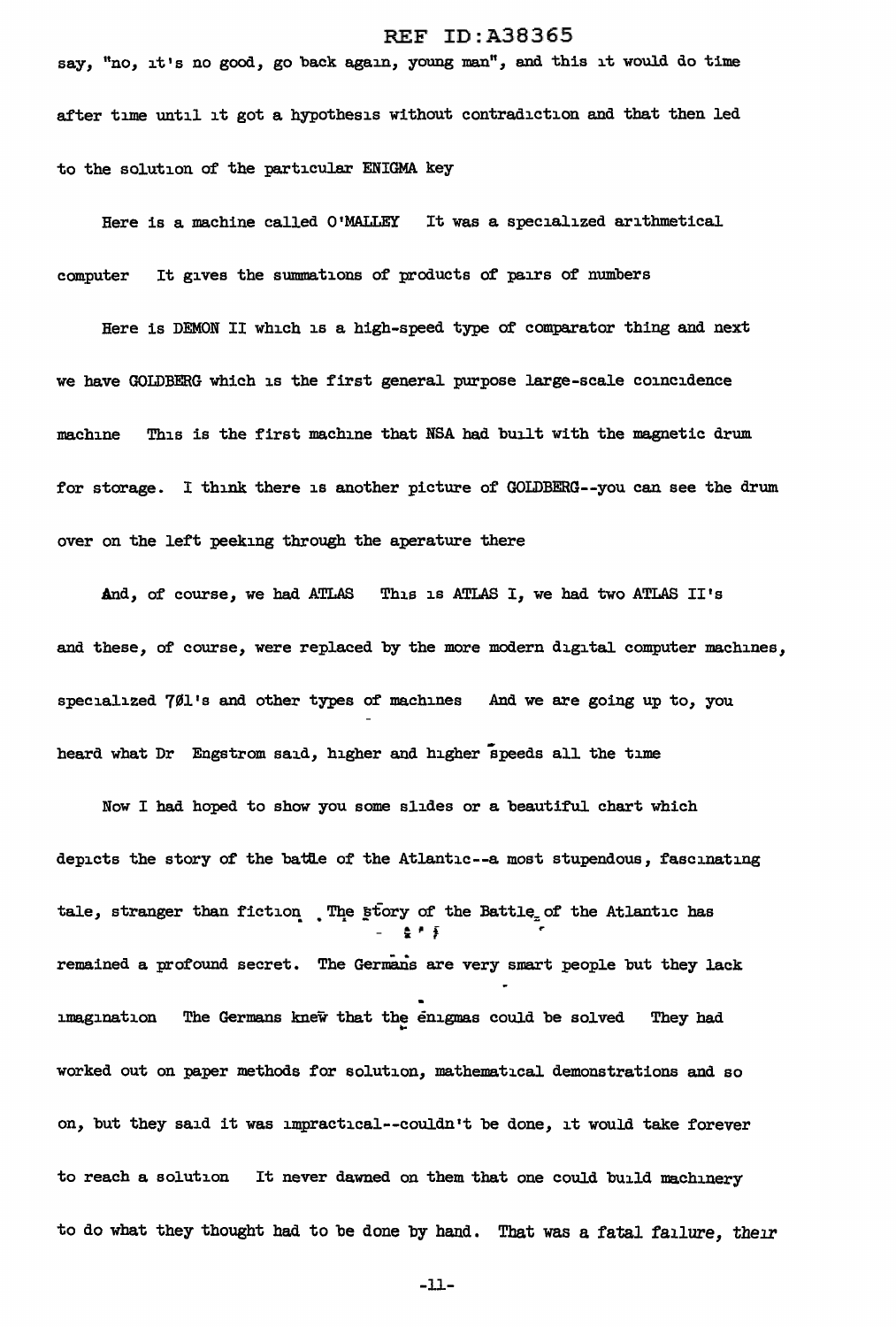REF ID:A38365 imagination Now in the Battle of the Atlantic, the Germans came to a time there is when they felt *that* something strange about how their submarines meet up with Allied ships, way out of the way How is it! Well, their ciphers were secure, this they knew, so it couldn't be ciphers It must be treachery, it must be spies What did they do? They adopted the practice of not giving the Captain of a submarine his sailing orders sealed in an envelope as is often the case but they told him to go to sea and they would send him word This was a very fortunate thing for us because then we had the envelope open and the failure of their imagination, their methodical minds, their addiction to sterotyped messages caused their downfall Now the funny part of it is too that they tried to account for the submarine losses in another way besides treachery very It must be direction finding. The all the Allies must have some/high-must powered new kinds of direction finding gear and do you know, strange to relate, the books that are coming out 6f Germany even today, describe their  $, \ldots, \,$ loss of the Battle of the Atlantic to high-powered radar direction finding  $\tau^2$  . Then and that sort ofthing. It hasn't dawned on them that if that were the case, if there were such a thing as high-powered  $D/F$ , high-powered radar apparatus in 1943 when they began losing submarines by the scores, surely ihe art would now have something to say in the periodicals but, no, their imagination has stuntified it JUNITING their thinking and/is still ascribed to direction finding and radar Let's hope that they continue in this dxxxxxx delusion So what I have been telling you is a profound secret I mention to you that in a talk which

-12-

Admiral Wenger gave before the Navy War College he deliberately misled them,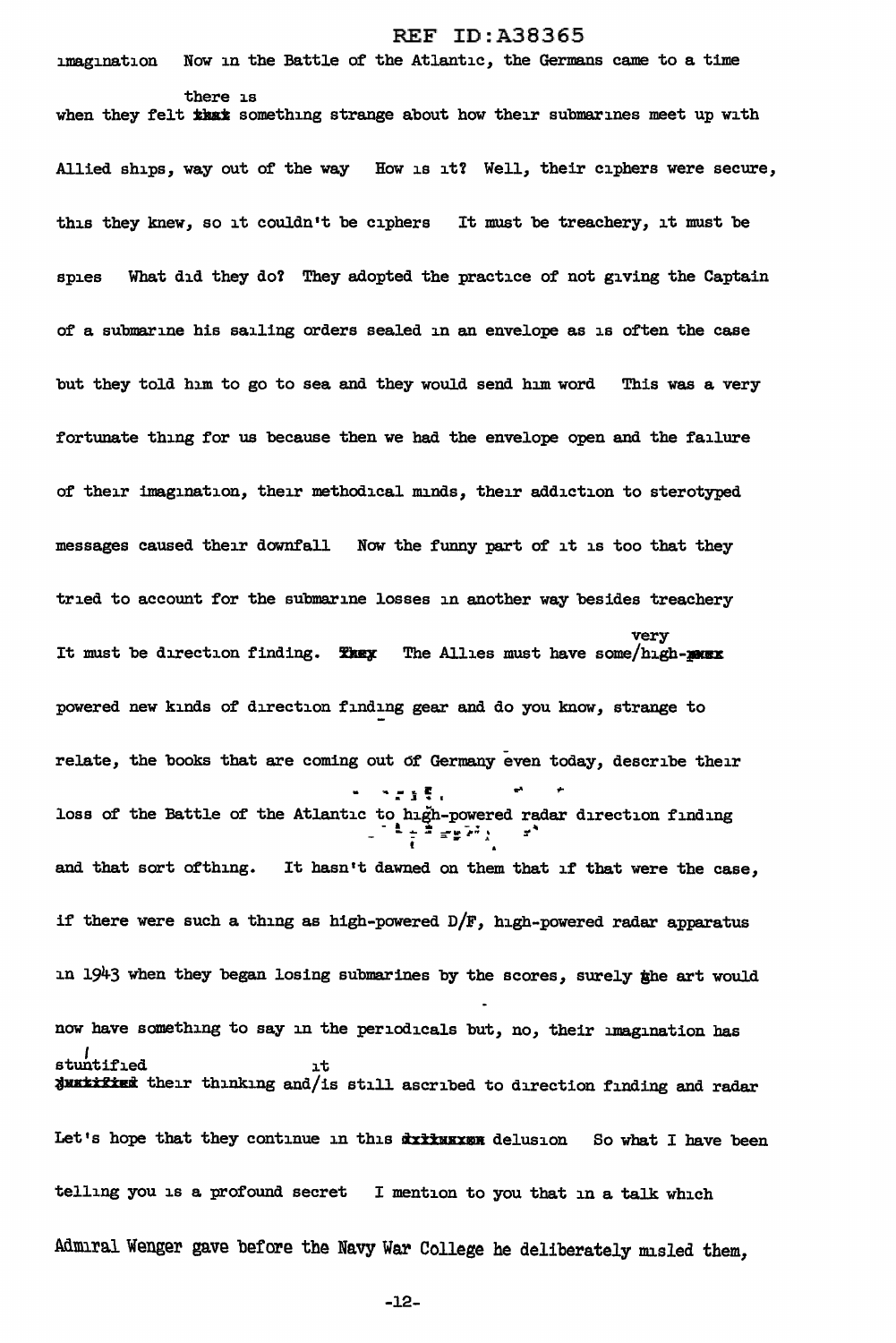the secret is so precious. I want to take this opportunity also to say that this country owes an enormous debt of gratitude to the brillance with which Admiral Wenger and his superior, the Director of Naval Communications, Joseph Redman, operated this precious communication intelligence source during World War II and the Battle of the Atlantic in a manner that left no leakage It was a brilliant execution of security arrangements The submarinet commanders who were told to go where, the destroyer commanders who were told to go where, had no idea and weren't told so the precious secret has been kept The slides I tried but they are too dense, they don't show and it's a beautiful story to tell but I will have to pass it up.

. .<br>. . . . . .

Now, in the Pacific Theater-- I have already indicated to you some of the principal reasons for success! on the failure on the part of the Germans but I must not fail to mention that *we* owe a tremendous debt to our British Allies who showed the way in the enigma and in many of the other systems used by the Germans and the Italians What we gave them were Japanese systems in exchange but their contribution to assist America is incalculable Besides the things I have mentioned on the part of the Germans, lack of imagination, in the Pacific, there was lack of technical know-how The Japanese mind piled complexity on complexity thinking that this is what will  $\bm{xx}$  give them security They made many errors in their complex systems--they couldn't help it I wish I could ... show you their machine for producing their random additive groups Gentlemen, it's pitiful, pitiful what this intelligent people did in this line. Their machine for making random additive pages number because their systems were

-13-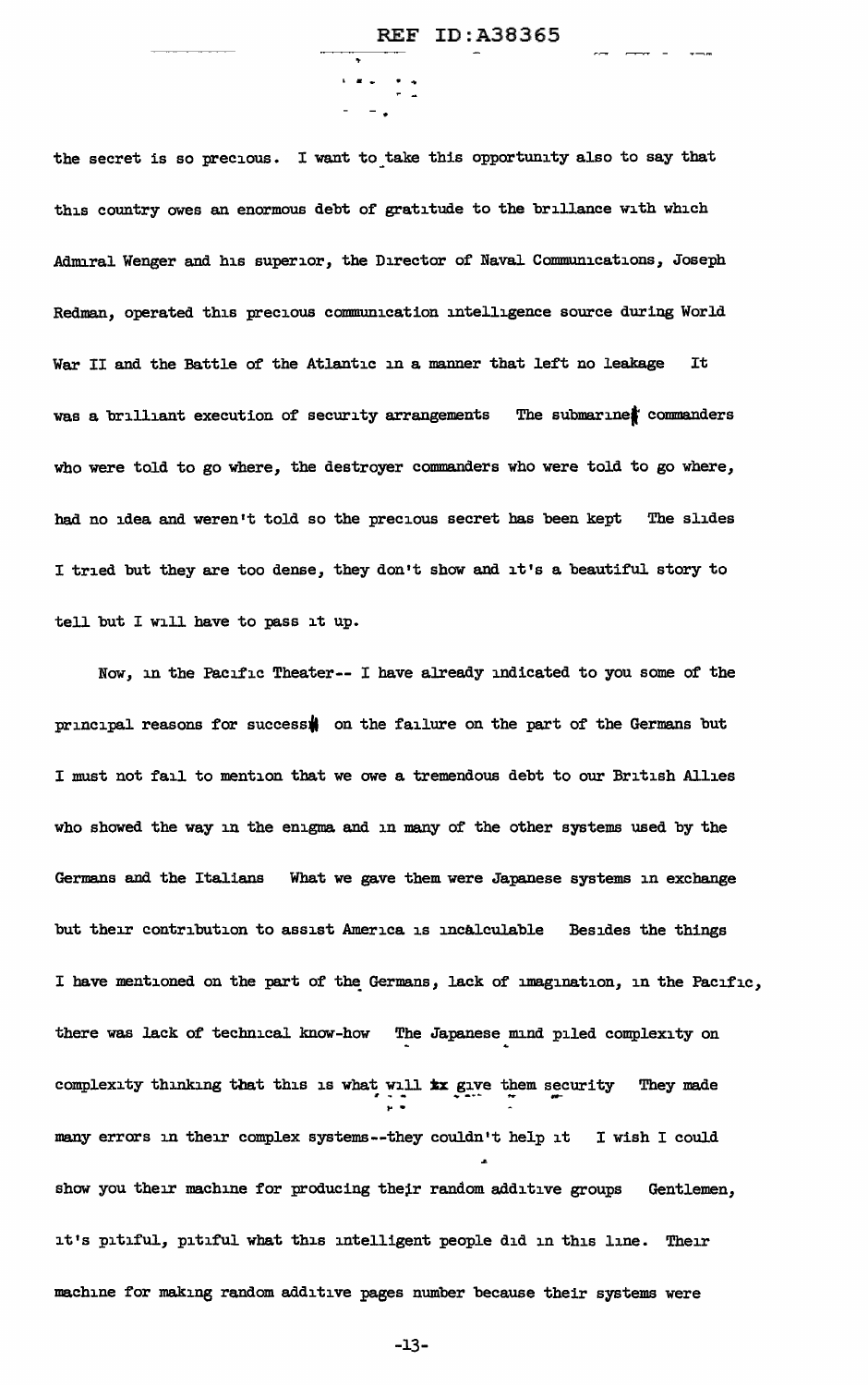so slow and so complicated and so open to attack, we read pretty nearly every-

thing

Besides the failures on the part of the Germans, the Japanese, and the Italians, and by the way, Dr Hall has reminded me that the Italians did use the Hagelin machine in their part of the war and I think it was the British who read most of the traffic, besides their failures in imagination, don't forget the that there was brillence on the part of/American and British cryptanalytic staffs, I will exept except present company, and one other thing, very important--lots of money, millions of dollars.1 Without the money, I don't think we could have done what we did The last few charts I think might be interesting Let's see for a moment--to give you an idea of how

and finally winds up by courier to the Pentagon. We didn't have really just ... the couriers, we had telegraph teletype lines, secure lines with crypto gadgetry on them.

This is a chart which shows the production of decrypts for the period 1 December 1941 through \* \* \* \* 31 August 1945

over 1100 messages and this is the cream of the crop--there were only translations made of the ones that showed some useful information. This is the Navy distribution system, the way they linked up their various comint operating centers, complicated, controlled from the center in Washington And this is a picture of the combined Naval-COMINT organization There were various centers in the British centers.

-14-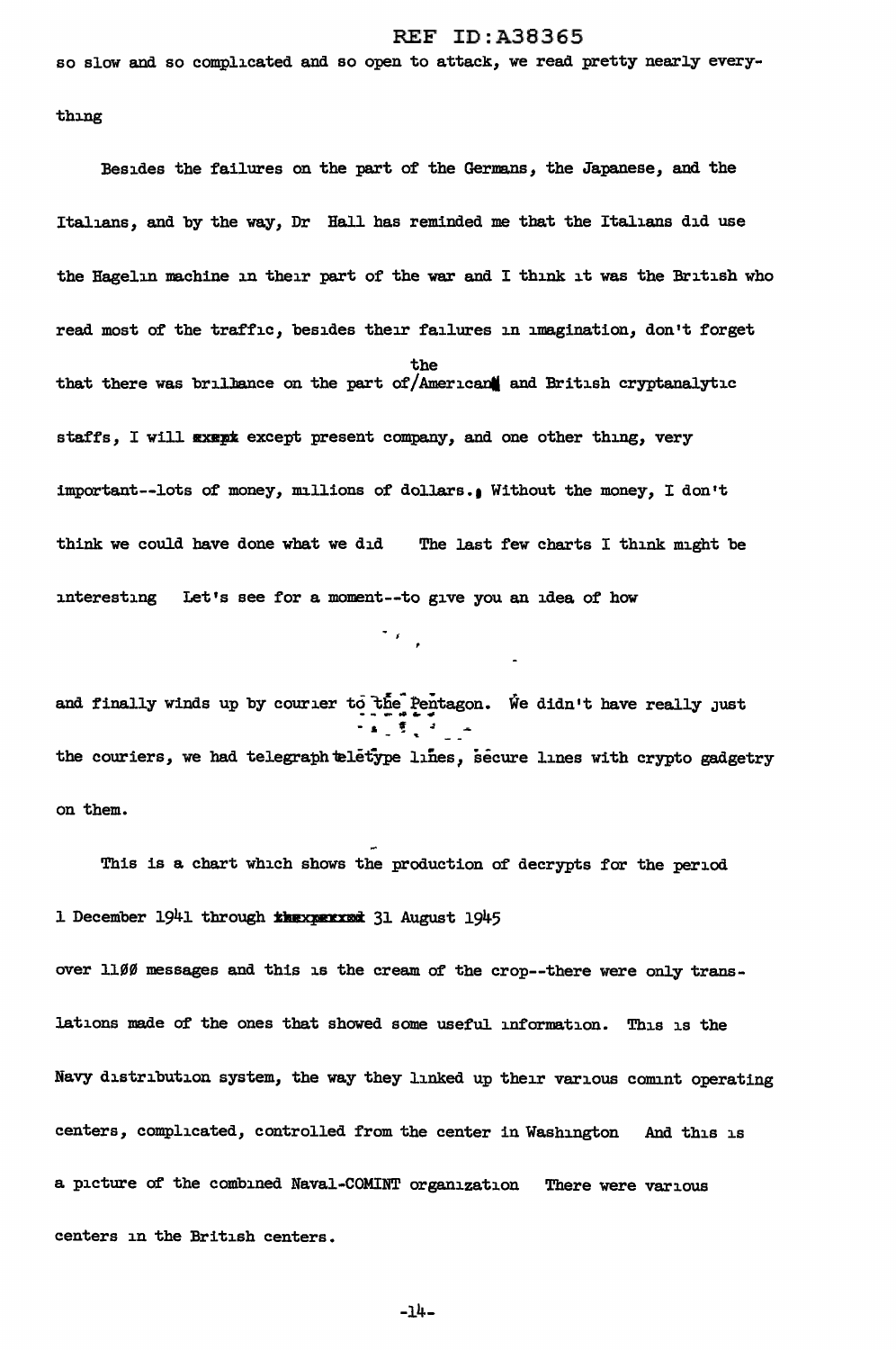Now I think we can stop the lantern slide and I am going to talk for - 57 the next few minutes some more about what it meant and I will read some  $\frac{1}{2}$ . extracts from a report of a committee, appointed by the President in l952, to ' look into the cryptanalytic activities of the United States. There was a bit of unhappiness about the way in which the Army and the Navy cryptanalytic organizations had coalesced Some people thought it was a xhat shot gun marriage, perhaps it was There was a desperate desire to make it work and in order to make it work better than it had been, the President appointed this committee, headed by a New York lawyer who had had some experience in this business during the war and they studied the case and they brought in a report with recommendations for strengthening the Armed Forces Security Agency, as it was called on its first union, and I will read from that report because it had some -- this tells the essence of what was done during the war.

..

"In World War II, COMINT may well have been our best paying investment Its cost cannot be accurately computed but an informed guess would be perhaps one-half billion dollars annually General Handy is reported to have said that it shortened the war in Europe by at least a year. In the Pacific COMINT located the Japanese Fleet enroute to the Coral Sea and again enroute to Midway in l942 enabling us to mass the carriers for the battles which generally are regarded as the turning point of the war

against Japan."<br>"

-l5-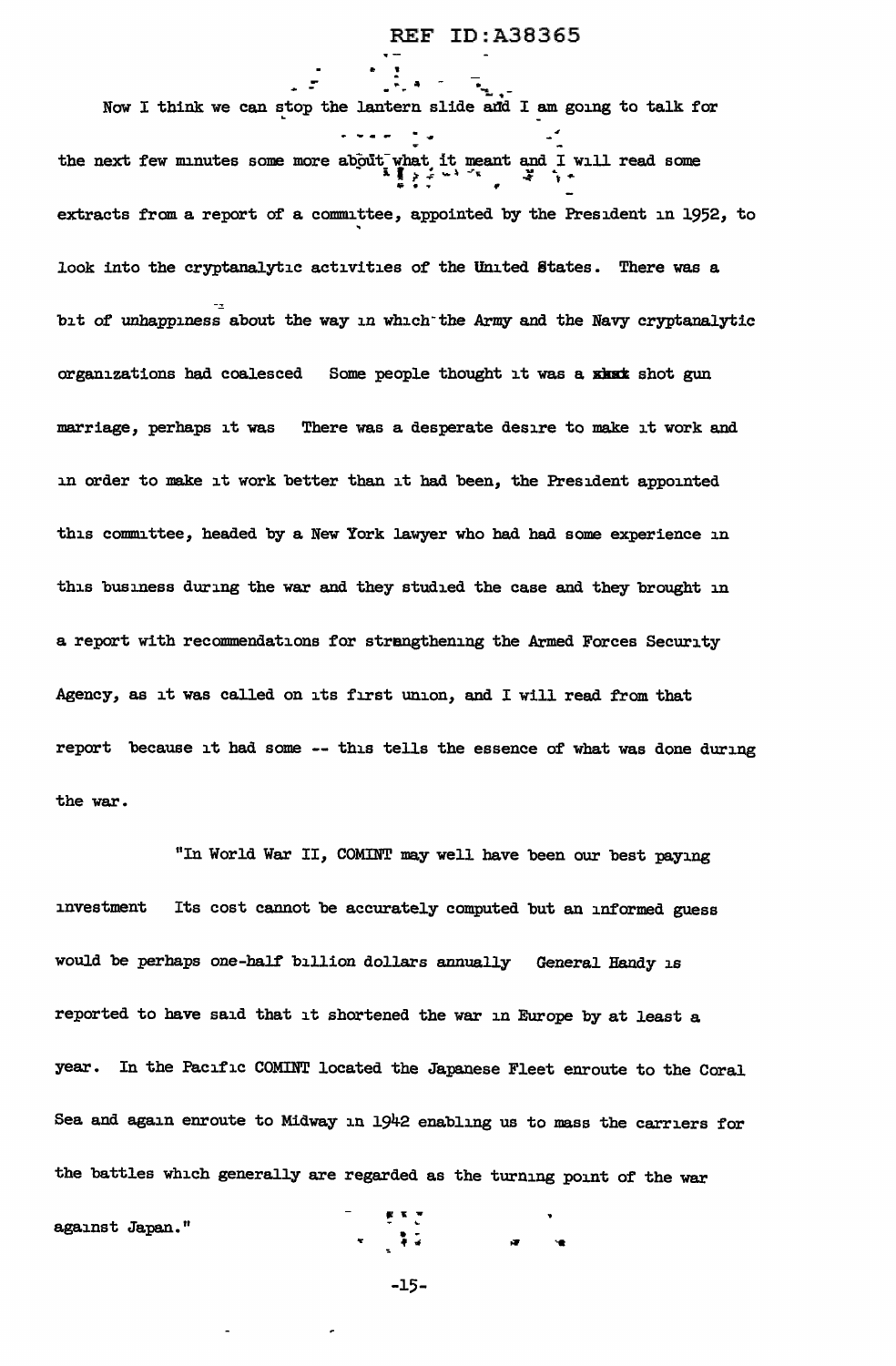# An extract from the report of the Joint Combat Intelligence Center, Pacific

Ocean areas on this engagement reads as follows. (and this is in the Brownell Report)

"The factors that vitally affected the Battle of Midway arm were many and complex but it is undoubtedly true that without radio intelligence, that is COMINT, it would have been impossible to have achieved the concentration of forces and tactical surprise that made the victory possible In 1942 COMINT told of the critical Japanese decision not to join the Axis war on Russia " The funny part of this is, the U S authorities thought this message was a phony<br>
meant to deceive us "In 1944 it helped us to pick the soft **parts the soft** for our island advance will often showing us where the Japanese expected us to  $-2.777$   $-1.777$   $-1.777$   $-1.777$   $-1.777$   $-1.777$   $-1.777$   $-1.777$   $-1.777$   $-1.777$   $-1.777$   $-1.777$   $-1.777$   $-1.777$   $-1.777$   $-1.777$   $-1.777$   $-1.777$   $-1.777$   $-1.777$   $-1.777$   $-1.777$   $-1.777$   $-1.777$   $-1.7$ attack and where their troops were massed. The strategic bombing survey mission which checked on shipping losses after the surrender discovered that COMINT's knowledge of the size and location of the Japanese Merchant Fleet on V-J Day of Merchant Marine had been more exact than the records of the Japanese Mexsant Ministry/itself COMINT provided us with our only reliable measure of how fast the Japanese were losing their will to resist Our leaders bad an immediate and thorough record of the peace feelers which the Japanese asked *7* Ambassador Sa.'tu in Mexico, in Moscow, to send us through the Russians and of the explantations to him of how decisions were being reached and on what points further concessions would be made." In connection with this, the Brownell Report doesn't tell us, but you see we were reading these peace overtures of the Japanese, trying to

-16-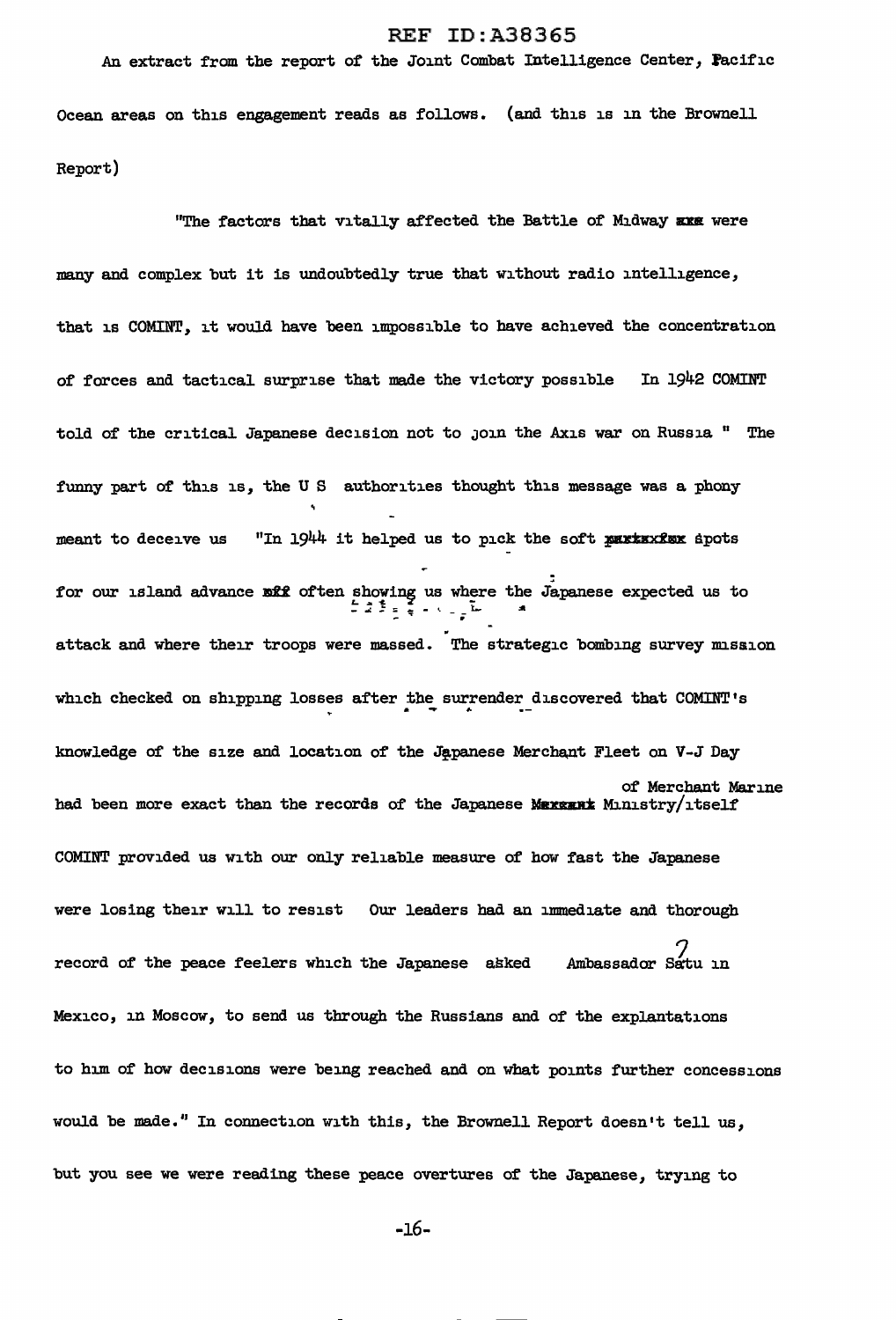- - - -

to get Moscow to intervene, **because** to call a halt and Satu was in touch with the Russian Foreign Office and we set back and waited to see if the Russians would tell us about these peace feelers Not one word.<sup>r The</sup> principal credit for winning the Battle of Britain has gone to radar in the public eye, and the so few to whom so many owed so much, but much credit is also due to another  $L$ *u*  $et$  *wo*  $f^{f}$ <sup> $k$ </sup> British few who rapidly deciphered the high level combat traffic of Lutzhafen and guided the airborne few to the defense of the right place at the right time. In COMINT did even better It read Rommel's intentions in Africa so well that the desert fox guessed the truth He confided his suspicions to Berlin only to be told by the German High Command that such things were not possible

Before D-Day in France, COMINT furnished periodic appraisals of the situation for the High Command showing where he felt the main attack of would come as well as some/Berlin's replies ignoring good advice presumably in favor of Hitler's intuition

COMINT also contributed Ambassador Oshima.'s detailed reports to Tokyo on his pre-invasion tour of the channel defenses which led to basic revision of our landing plans. After the assault was launched, COMINT supplied a large quantity of battle reports, battle orders on every level from the OKW itself down to the various divisions

Throughout the campaign in France and Germany, our estimates of enemy troop strengths location and intentions were based more on COMINT than on any other source - ... \_, -  $\tilde{z}$  :

-<br>-17-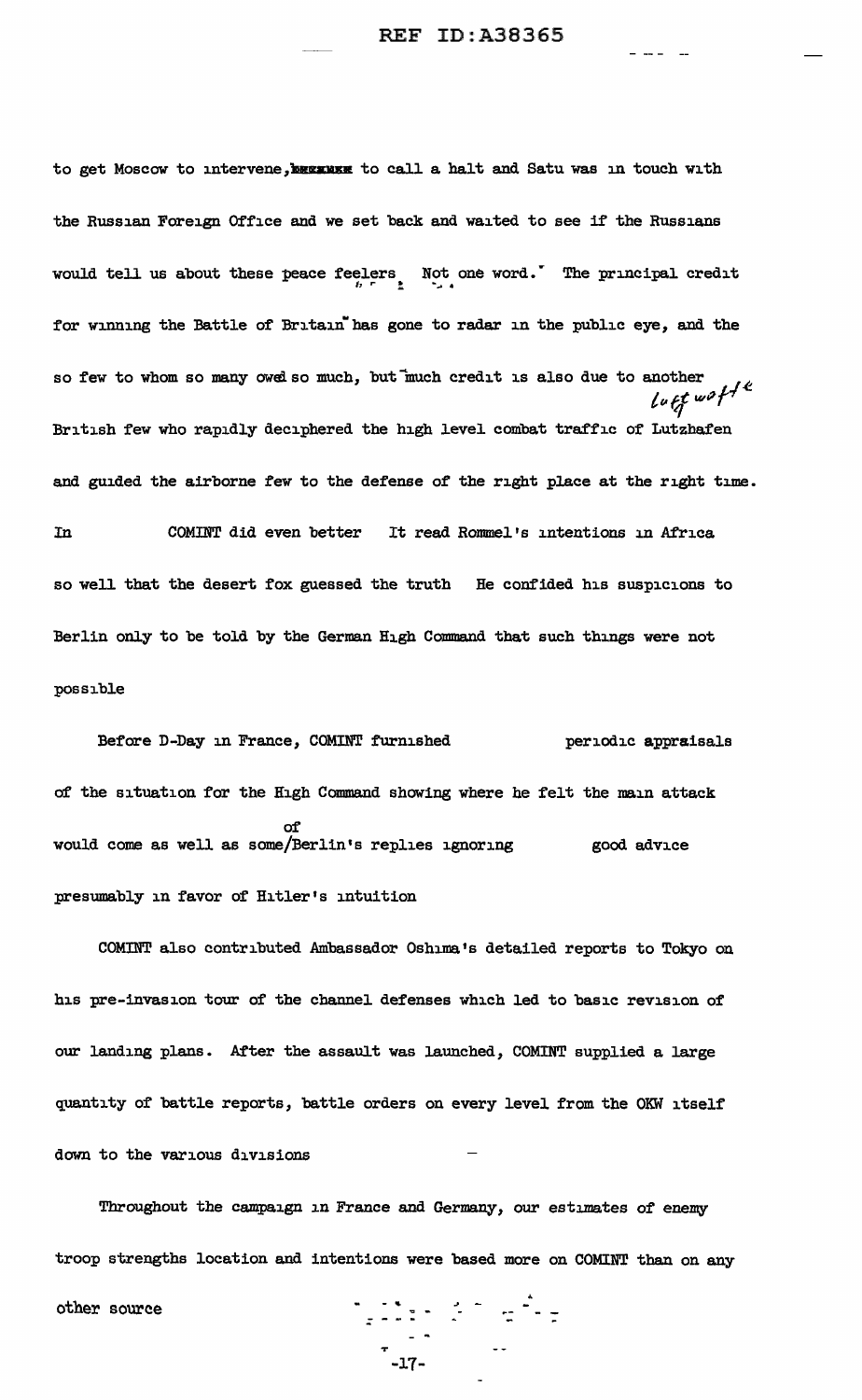COMINT WAS also the principal source of information used to select strategic

and tactical bombing targets **Maysug** behind German lines and it helped us to identify the testing of advanced weapons, such as improved torpedoes and guided missiles, in time to get our scientists started on suitable countermeasures thus greatly reducing the ultimate tactical effectiveness of the enemy's new developments.

Now I must say a word or two about the protection of COMINT First of all you have this very difficult psychological problem that our State Department officials are confronted with. This is best told in the late Secretary Bull's and memoirs, **met** I will read you a little extract Be is talking about a meeting with Matsuoka with the Japanese Ambassador "Actually I already knew the contents of the message It contained a statement from Matsuoka to me that the German and Italian leaders were confident of victory that American participation in the European war would merely prolong it and bring about the destruction Tion Dio of' civilization and that Japan could not inJure the position of her Allies We knew this because of the fact that our Navy and Army cipher experts, with remarkable ingenuity bad broken the Japanese code and were deciphering government messages from Tokyo to Washington and other capitals, translating them and sending them to the State Department for our information These intercepts bearing our codename MAGIC played little part in our early negotiations but were of great importance during thefinal phases They enabled us to know many of the instructions the Japanese Foreign Minister was sending to Nomura and to other Japanese representatives It gave us a check on what Nomura

-18-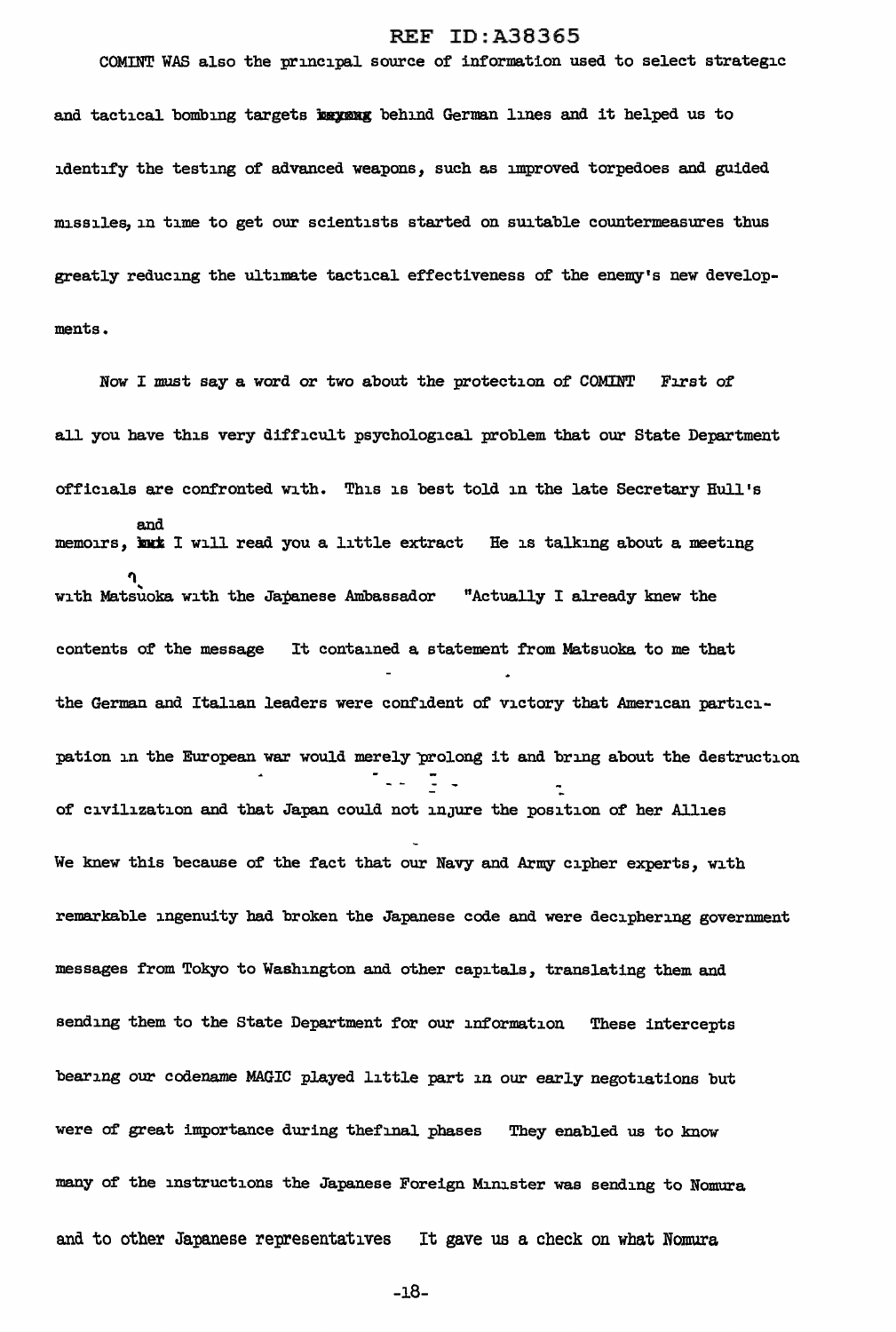was reporting to Tokyo concerning the conversations he was holding with me and they showed that the Japanese Government was going ahead with the plans even while talking peace with us I looked upon them as I would look upon a witness who was testifying against his own side of the case. I naturally had to be careful, never to give Nomura the slightest impression of this special . knowledge I had to take care to keep our conversation limited to the knowledge I might have gained from him or from normal diplomatic sources This is a !- .. trick Try it yourself someday and see whether you can remember where you got a certain piece of information from. So as to safeguard the security of these messages, I named one of my secretaries to handle them, keep track of them and make sure that they were returned to the Navy or destroyed " He mentions the Navy, I will add that we bad an agreement between the Services as to who would distribute to where Up until we had such an agreement, it was a little like, *well* little boys running to the teacher with news, the Army trying to get to the President before the Navy, and so on. Well, this was no-go so an arrangement was worked out whereby Army would decrypt and translate messages bearing the even date, that is cryptographic date, and the Navy would handle messages bearing the odd date and this way we divided the traffic up more or less equally The Army would distribute to the Chief' of' Staff and bla bla bla and the Navy would distribute to the President and bla bla bla so that there there would be no competition in running to these places and getting/ahead of the other Services

Now, a few words with regard to the organization required for effecitve COMINT operations Intercept of foreign communications and subsequent processing  $-$ ,  $\mathcal{G}_{\text{max}}$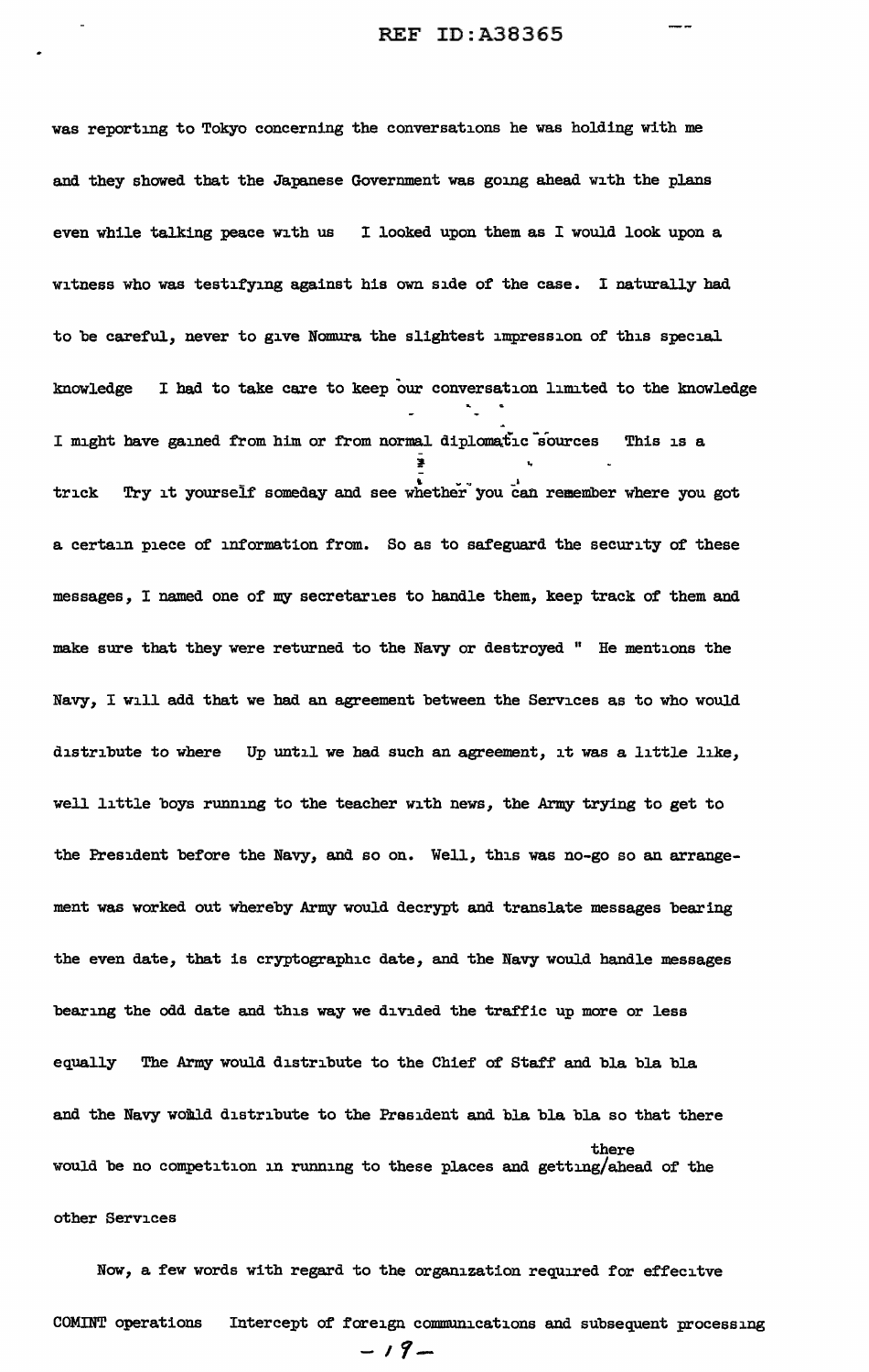requires the services of large numbers of communications and specially trained personnel In order that the product may be **MIKK** useful operationally and not merely historically interesting, the intercept traffic must be forwarded most expediously to the processing center and after processing the final results promptly must be transmitted/to the **evaluating** evaluators and other intelligence personnel and in some cases directly to field commands by fastest means. The scheme, the system, by means of' which this was done was beautiful in the Navy, in the Army and in the British Services Great protection, special crypto-systems, special security officers, so that there was no slip-up Thus a large processing is center/necessary now because of the complexity of modern crypto-systems, most of' them cannot be solved in the field You can solve low-grade, perhaps traffic analysis problems. Some COMINT processing can be accomplished in the field as <sup>I</sup>said before in order to meet certain immediate needs of field commanders but as these systems get more and more complicated, Iam beginning to be very doubtful about that. Each Service provides for its own special needs in this category but COMINT processing is essentially a complex activity and much of' it can be done well only at major processing centers where the limited numbers of highly skilled personnel can be concentrated and very specialized analytic machinery can be installed and maintained It is not enough to install them--you know they have to be nursed There is no pool in civil occupations for cryptanalytic personnel--this is an important fact to remember. We've got to train our own in pretty nearly all **EXEEX** phases

I want to say a few words about the great importance of' coordinating COMINT

 $-20-$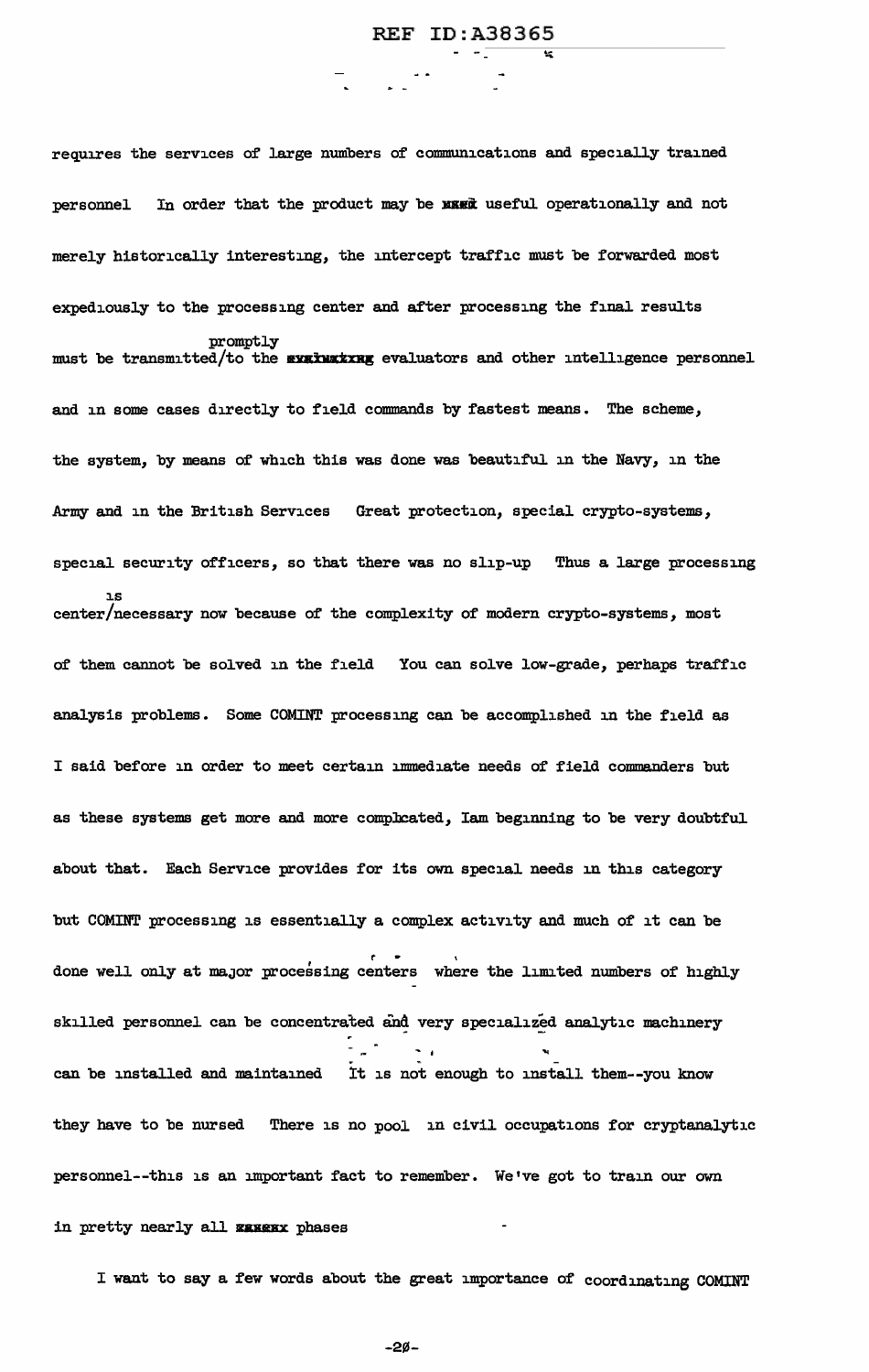activities with other intelligence operations and with the tactical situation Although COMINT is the most reliable, the most timely and the most EXEMENTICAL inexpensive in the long run, the most inexpensive kind of intelligence, it must still be evaluated, collated, correlated and coordinated with intelligence coming from other sources If for only one reason alone, to provide data for cover and protection of COMINT sources When a decision has been made to take action based on COMINT, careful efforts must be made to insure that the action cannot be attributed to COMINT alone Very, very important When possible action is always preceded by suitable reconnaisance and other deceptive measures, otherwise the goose that lays the golden eggs will be killed I am going to give one or two examples of this COMINT cover.

On a certain day in November  $1944$ , an enciphered code message was sent by a certain Japanese staff section to a certain Japanese Air Force unit requesting air escort for two convoys carrying troops to reenforce the Philippines The message gave the number of ships, tankers, escort vessels, date of departure, port and route, noon positions for the next seven days The message was solved in Washington Two days after the convoy left, one report in a message which was also intercepted and solved, stated that it had been sighted by a B-29 with strong indication that the other convoy had also been sighted A few tax hours later, messages from these convoys reported losses as follows· six ships definitely sunk, one disabled, one on fire Later we learned from another source in addition one aircraft carrier was also sunk Did you happen to notice that message about the B-29?

-2J--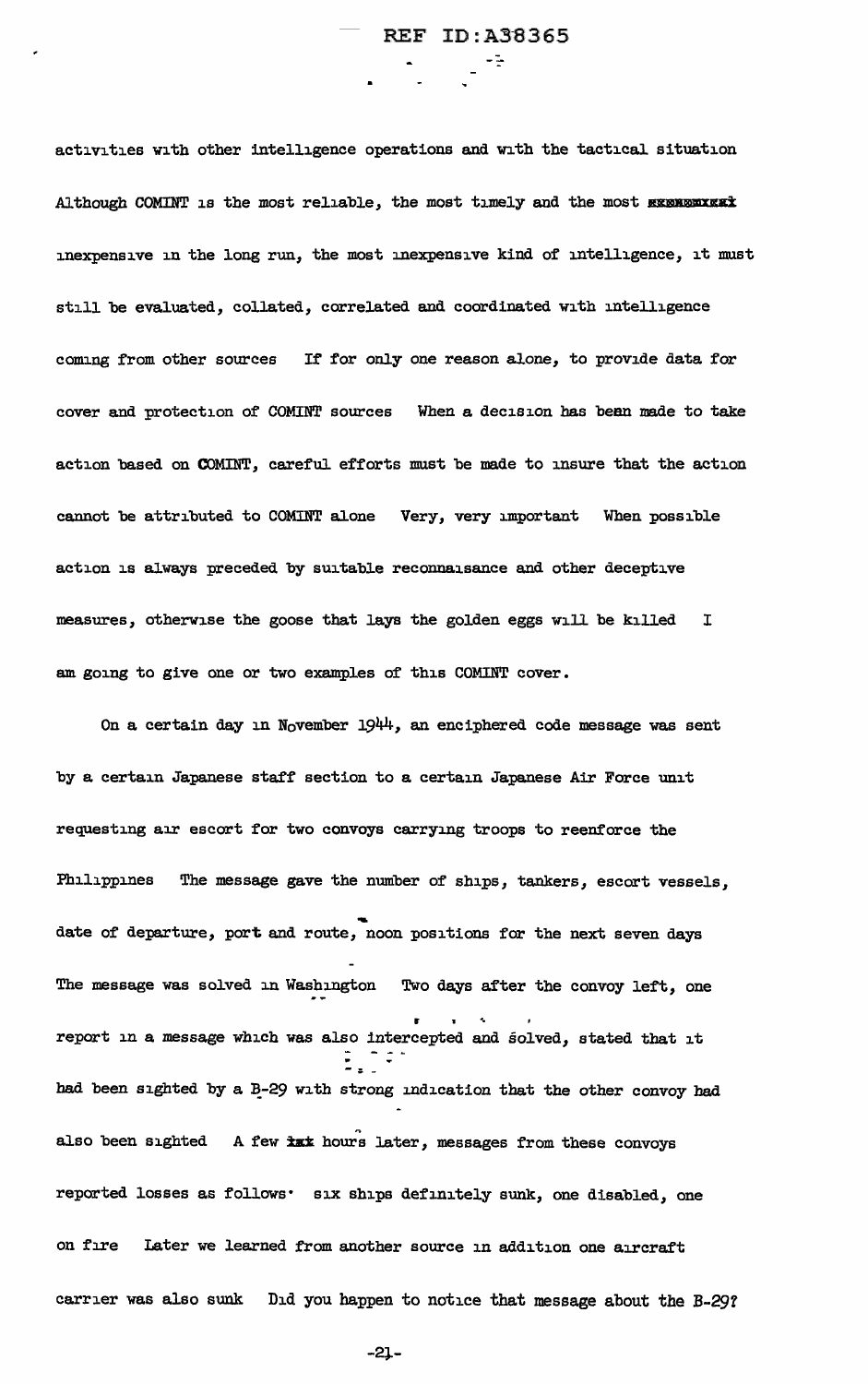Just didn't happen to be cruising around there but sent there to be observed

Of course knowledge and experience point to the necessity of exploiting every possible advantage a tactical situation affords and the temptation is of course very great in the heat of battle to use COMINT whenever and wherever it is available. This may lead to carelessness which quickly Jeopardizes COMINT sources Of course the full value of COMINT cannot be realized unless operational use is made of it, however, when action based on it contemplated, possible compromise of source must always be borne in mind and the danger of . compromise weighed against the military advantages to be gained A minor military advantage is never alone sufficient grounds for risking the loss of the source--this is a cardinal principle

Also we must bear in mind that cryptosystems are usually world-wide or area-wide in distribution and changes made as a result of suspicion of compromise may therefore have a far-reaching consequence on the ability to produce COMINT elsewhere using The Commander seeking a minor advantage by EMXME 60MINT in one locality may thus deprive another Cnmaander of much greater advantage or even deny it to a Commander of a major operation

Finally, another aspect of coordination is that between the operations people and the COMINT people. The COMINT people should be carefully oriented to give the optimum coverage for operations in progress There are just so many facilities and personnel available and only a part of the enormous amount of traffic can be obtained and processed Therefore it is essential that the COMINT field be constantly informed of current and planned operations so

-22-